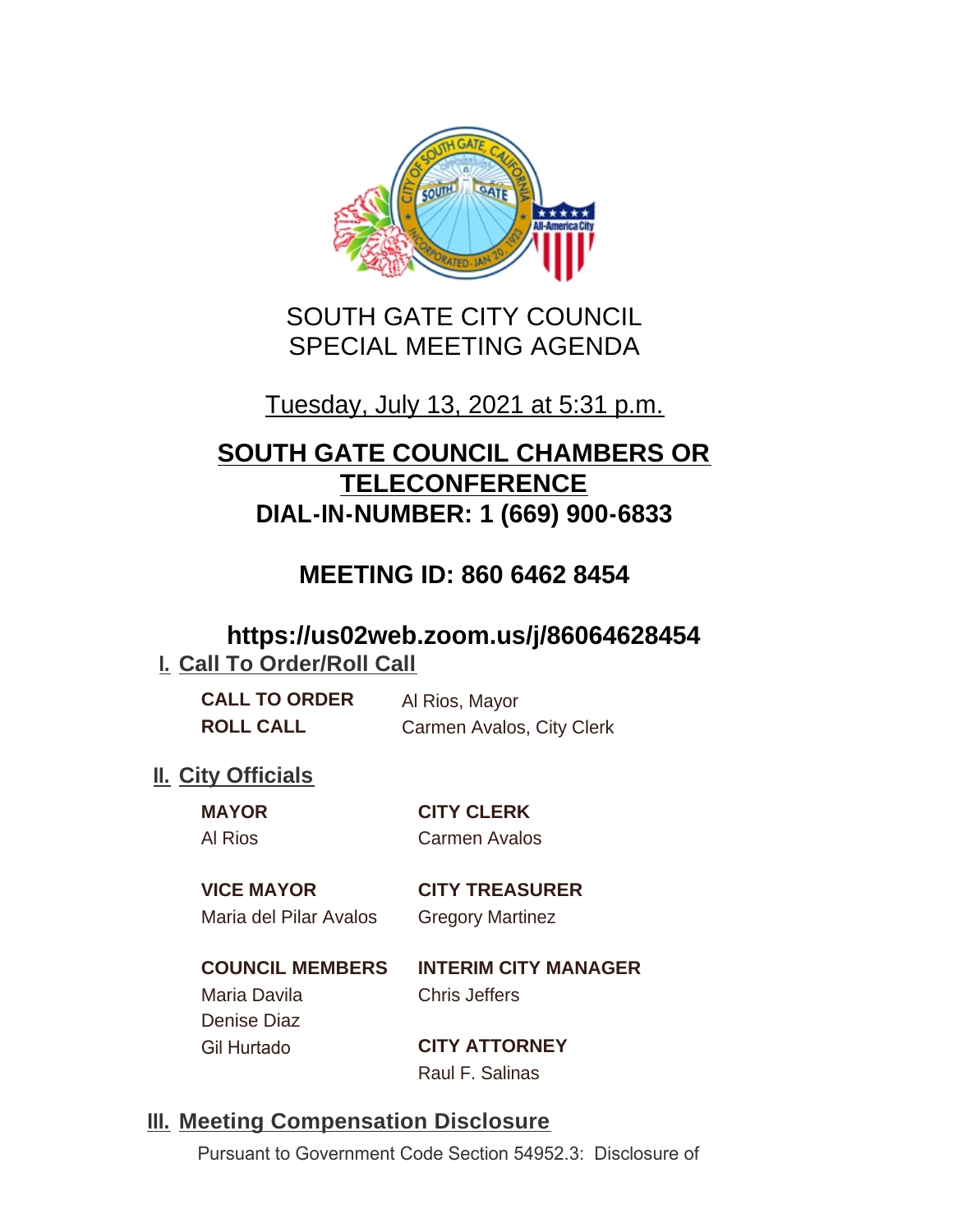compensation for meeting attendance by City Council Members is \$650 monthly regardless of the amount of meetings.

### **Closed Session: (ATTY) IV.**

#### **1. CONSIDER THE EVALUATION OF PERFORMANCE OF A PUBLIC EMPLOYEE**

Pursuant to Government Code Section 54957(b)(1)

a. Interim City Manager

Documents:

#### CLOSED SESSION MEETING OF 07-13-2021 PDF

#### **2. CONFERENCE WITH LABOR NEGOTIATOR**

Pursuant to Government Code Section 54957.6 Agency Representation: Chris Jeffers, Interim City Manager Employee Organizations: SGPOA

### **Special Meeting Adjournment V.**

I, Carmen Avalos, City Clerk, certify that a true and correct copy of the foregoing Meeting Agenda was posted on July 8, 2021 at 7:35 a.m., as required by law.

Carmen Avalos, CMC City Clerk

Materials related to an item on this Agenda submitted to the City Council after distribution of the agenda packet are available for public inspection in the City Clerk's Office

> 8650 California Avenue, South Gate, California 90280 (323) 563-9510 \* fax (323) 563-5411 \* [www.cityofsouthgate.org](http://www.cityofsouthgate.org/)

In compliance with the American with Disabilities Act, if you need special assistance to participate in the City Council Meetings, please contact the Office of the City Clerk.

Notification 48 hours prior to the City Council Meeting will enable the City to make reasonable arrangements to assure accessibility.